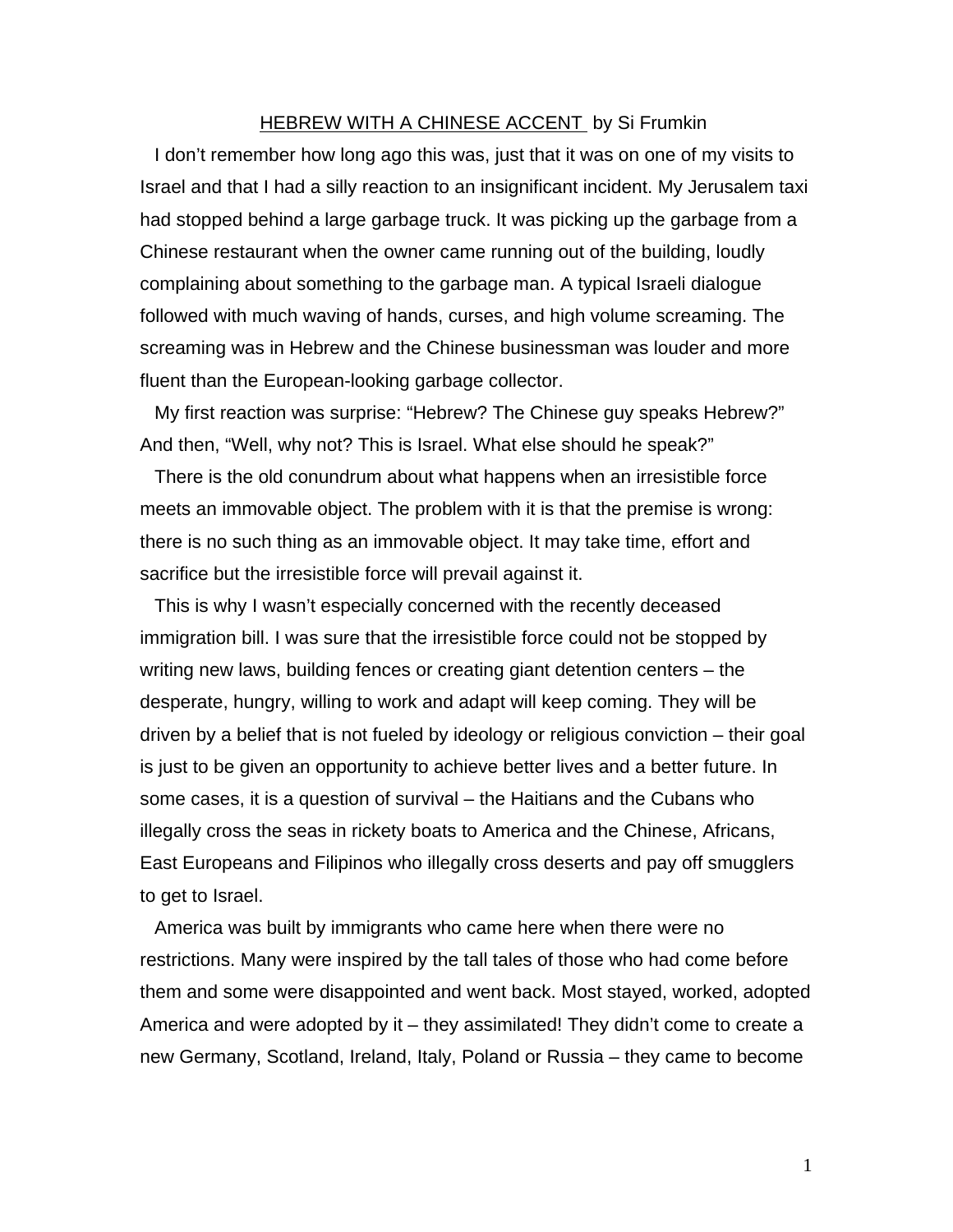Americans, to be a part of the melting pot that produced a new nationality, a new culture, a new attitude that was unlike any other.

Eventually rules were introduced. Some races and ethnicities were less welcome than others and there were limitations and regulations to be observed. From time to time laws changed but, throughout, the numbers were almost constant. Those who couldn't come in legally came illegally. They cannot be stopped.

There is a remarkable similarity in this between the U.S. and Israel - the two outstanding democracies that revere individual freedom and human rights. Both are facing influxes of illegal immigrants that present serious human, economic and moral problems. Israel is currently faced with a population of estimated 200,000 illegal immigrants. Since American population is 60 times that of Israel, this is almost exactly equivalent to the estimated 12,000,000 American illegals. Just like America, Israel is unable to round up and deport all of them and, just like in America, most of them are gainfully employed, at low wages, doing the work that "real" Israelis – most of whom are descended from immigrants - are reluctant to do.

Since the intifada there were numerous attempts by Palestinian workers – some successful – to murder Israelis. This resulted in a drastic reduction of Palestinian workers allowed to work in Israel and an increased inflow of illegal immigrants from Africa, Asia and Eastern Europe with some paying as much as \$15,000 to be smuggled across the Sinai desert by Arab "coyotes".

Not all illegals come to Israel seeking work. There are several thousand refugees from Sudan who escaped to Israel from Egyptian refugee camps to avoid being returned to Sudan to face certain death. There are several hundred – or more – gays who fled to Israel from persecution in the Muslim countries. There are the descendants of the 200 Vietnamese boat people who fled the North Vietnamese and were accepted by Israel – maybe the Chinese guy fighting with the garbage man was really Vietnamese?

All this confirms my belief that there are only two kinds of countries: the *bad*  ones that will not let their people leave and the *good* ones that cannot stop all the

2